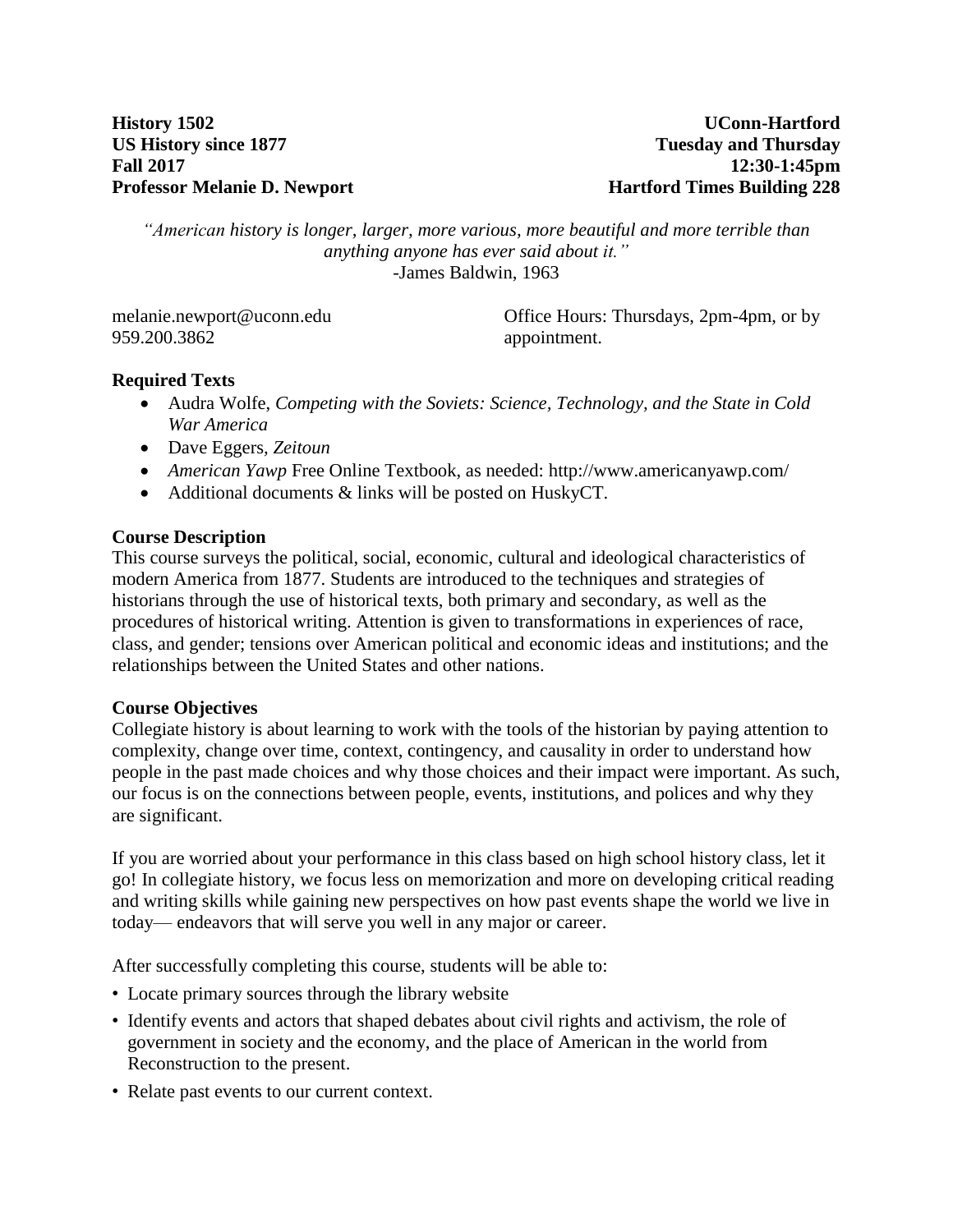- Practice historical methods through evaluation and critique of primary sources.
- Connect primary and secondary sources to broader themes in modern American history.
- Assemble primary sources in support of arguments about the past.

# **Of vital importance**

Face to face communication is best; it allows the professor to put a name with a face and to get to know you. Meetings are great if you are worried about your grade, would like to go over a draft of an assignment, have fallen behind, or just want to chat. You may arrange to meet before or after class or during office hours. You should make one visit to office hours but you are not limited to it.

I do not discuss grades over email. I will respond to most emails within 24 hours. Check the syllabus before emailing. If you are new to emailing professors, check out this guide: [http://tinyurl.com/hvlgyab.](http://tinyurl.com/hvlgyab) Brevity and formality go a long way.

You can contact me more informally on Slack. The link to the course group is on HuskyCT.

Nomenclature: You can call me "Professor" or "Professor Newport."

Extra Credit: There isn't any. Don't ask.

## **Grade Distribution**

- Exam 15%
- Final Exam 25%
- Op-Ed from Perspective of Historical Actor: 20%
- Reading responses (5): 25%
- Explore history outside the classroom: 5%
- Participation: 10%

### **Being Successful in History 1502**

**Participation:** The In-Class Participation Rubric is posted on HuskyCT. Another way to participate is to come to office hours. Students find this time most useful for talking about their experience of the class, mentoring about majors and career paths, and for getting feedback on assignment drafts. You can also create and respond to threads on the HuskyCT discussion board. The most helpful way to participate in this class is to raise your hand to ask a question or make a comment. You can do this at any point. I may finish my thought before answering you. You can also raise your hand to ask me to slow down, repeat something, or clarify something. It is helpful to your peers and your professor when you as questions; it is not considered an interruption.

**Taking Notes:** You will get more out of this class if you take notes on films, documents, and lectures. There are Google Slides for the course that include relevant terms that will be discussed (they will updated about thirty minutes before class) that can help guide your notetaking. I do not provide you with notes because you need to learn this skill. Some useful resources for learning how to take notes in a history class: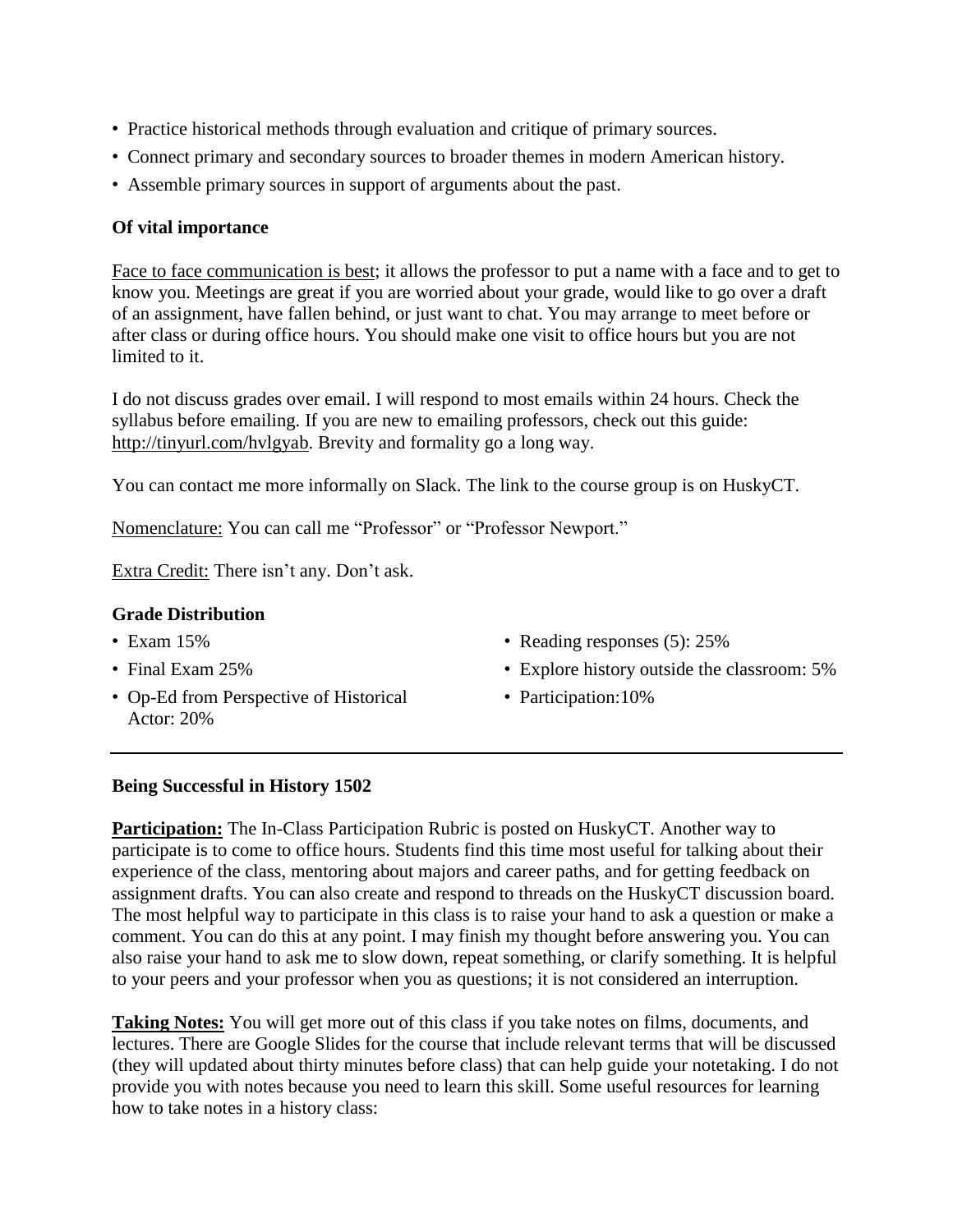- <https://clas.uiowa.edu/history/teaching-and-writing-center/guides/taking-lecture-notes>
- <https://apps.carleton.edu/curricular/history/resources/study/notes/>
- <https://www.youtube.com/watch?v=y4gWorHP5J8>

**Turning Assignments In:** All assignments should be submitted through the "Assignments" tab in HuskyCT. In this class, you do not need to include a heading or a title page. You should have a title and numbered pages. Use Times New Roman Font, 12 pt, double spaced, with 1 inch margins. All work will be submitted online. If your paper looks short or is oddly formatted, I will check the word count. As a general rule, never go over 20% above the word count. You should cite sources with footnotes. Historians use Chicago Manual of Style to format them, which is desirable but not expected for this course.

You must turn in assignments on time. If you are concerned about being able to submit an assignment for a catastrophic reason, you must contact the professor at least 24 hours in advance of the due date. Due dates and times are provided on the syllabus, on the "Readings and Assignments Schedule,"(both are under the "Syllabus" tab on HuskyCT) as well as under the "Assignments" tab in HuskyCT.

**Sources for Your Assignments:** You do not need to do outside research in this class. For the reading responses, follow the readings on the "Reading and Assignments Schedule" and the weekly modules in the "Course Content" section of HuskyCT. Specific research directions will be provided for the Op-Ed assignment. Wikipedia, Googled sources, Cliff Notes, and nonassigned films or texts are not needed or appropriate for the assignments in this class.

**Buying Books:** You are expected to have the books for this course in class during the weeks they are on the syllabus. If you are buying or renting at the bookstore, you should do this at the beginning of the semester because they will send unpurchased books back after the first few weeks of classes. You can also buy both texts online or as ebooks.

**Readings***:* The readings for this course allow you to engage with historical material in several different ways. *Primary Sources* are documents from the past. *Secondary sources* are sources written after the fact, such as *Competing with the Soviets* and *Zeitoun* or the journal articles assigned. These are the sources you will use to write your reading responses. The textbook is a *tertiary source,* a source that is based on many secondary sources. The degree to which you read the textbook is contingent on how useful you find it as a complement to the lectures. Some people will rely heavily on the textbook; others will find it less helpful. The structure and content of this class does not follow the textbook exactly. Your priorities should be: Primary Sources, Secondary Sources, Textbook. You do not need to read every word of every assigned reading to be successful in this class. You should have the reading for the week done by Tuesday each week.

**Technology***:* Devices may be used in class for note-taking or accessing course documents only. However, be mindful that studies show that people who take handwritten notes usually do better (see [http://tinyurl.com/jmjc7yd\)](http://tinyurl.com/jmjc7yd). Unapproved uses such as texting or social media may lead to an individual call out. I will ban devices if distraction is a repeated problem among the members of the class. It is completely obvious when you are distracted online or texting during class. If you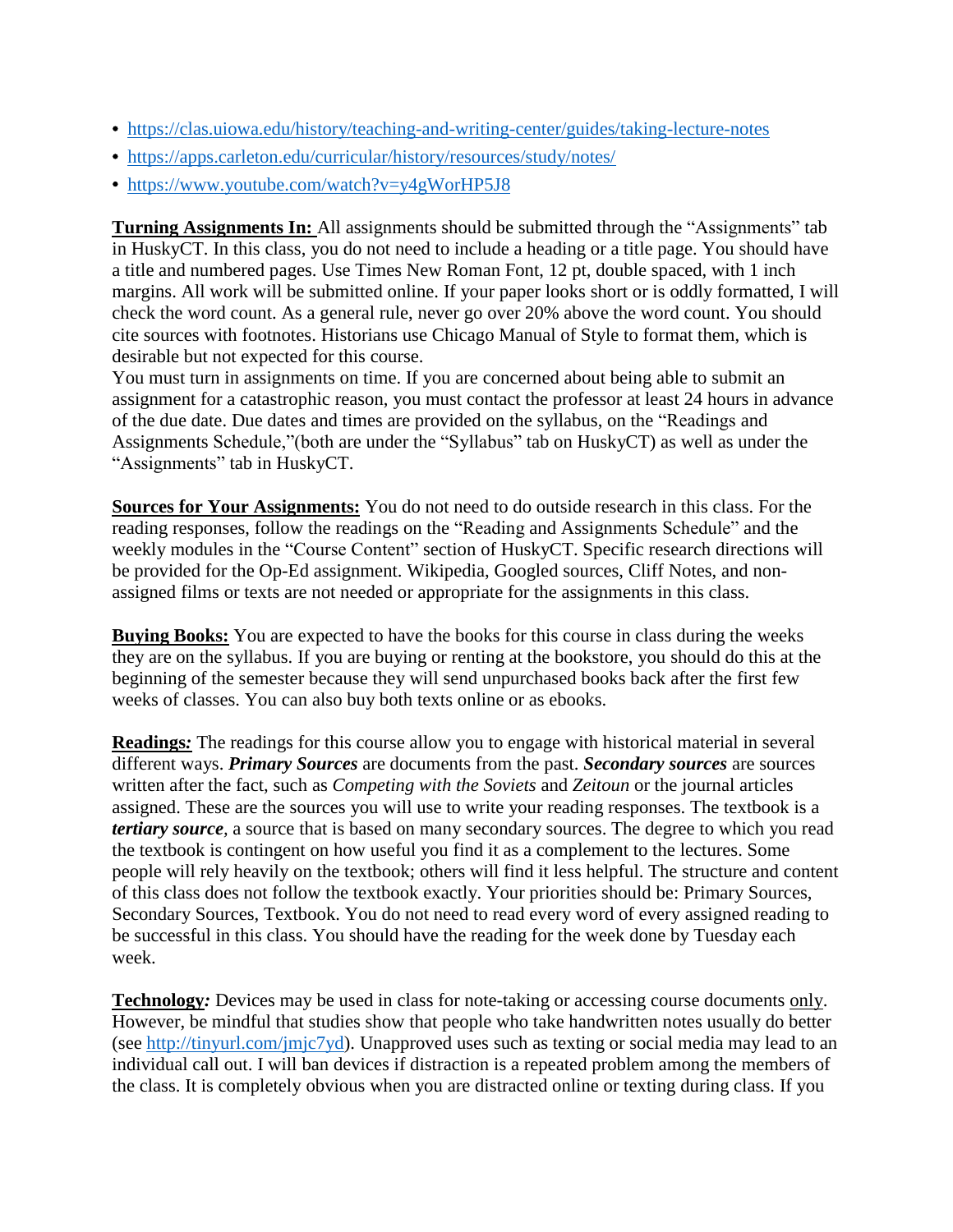are the kind of person who is easily distracted, buy a notebook to take notes in and print out course materials.

**Showing Up On Time:** You are expected to show up to lecture before 12:30. We will start right on time. It is distracting and impolite when you show up late. Plan ahead for traffic, parking problems, absent busses etc. If something happens but you're still going to come to class, the best etiquette is to send an email or Slack message to the professor or to check in with the professor after class.

### **Assignments:**

*Syllabus Quiz:* A brief quiz to make sure you have read the syllabus. No notes allowed. No makeups will be provided; do not miss it. This quiz is part of your participation grade.

*Op-Ed:* An Op-Ed is an opinion piece that aims to persuasively express an opinion about an issue. You will take a stance on an event from the history of the United States since 1877, writing from the perspective of a historical actor at that time. This assignment includes two separate components: (1) a 400-word explanation of the context of the issue that you are writing about that includes key information that a reader in the past would know about the issue and (2) an 800 word Op-Ed. The only sources you should use are the course texts, your lecture notes, and at least 4 articles from the library reference e-resources (such as *Encyclopedia of Lesbian, Gay, Bisexual and Transgendered History in America, Oxford Companion to United States History, Encyclopedia of American Foreign Policy, or Encyclopedia of African-American Culture and History;* visit <http://classguides.lib.uconn.edu/content.php?pid=76578&sid=584015> and/or Proquest Historical Newspapers. You may use other Library databases as approved by the instructor. The Op-Ed is due by 11:59pm on November 16. Late Op-Eds will receive a maximum grade of 70% and may not be submitted after 11:59pm on December 1. More details are on HuskyCT.

*Reading Responses***:** Write an informal 600 word essay in response to the primary and secondary source readings. This does not have to be your most polished, elegant, perfect writing. I will provide a prompt for each response that you can use as a jumping off point for your thoughts. You are not obligated to answer it if there is something else you'd like to say about the reading, such as: What did you learn from this reading? How does it compare to other material we've studied or that you've encountered previously? You can also use the reading responses to make an argument about the readings or a broader topic. Prompts and due dates are posted under the "Assignments" tab in HuskyCT.

The number one goal of these assignments is for you to demonstrate that you are engaging with the material and prepared for in-class discussion. The number two goal of these assignments is to ensure that you are gradually preparing for the tests, which will be easier if you are doing the reading. There are six reading responses to choose from; you only need to turn in five. Each reading response is worth only four points. I will only grade the first five you submit. For these reasons, reading responses must be submitted by 11:59am on the due date. Late reading responses will not be accepted.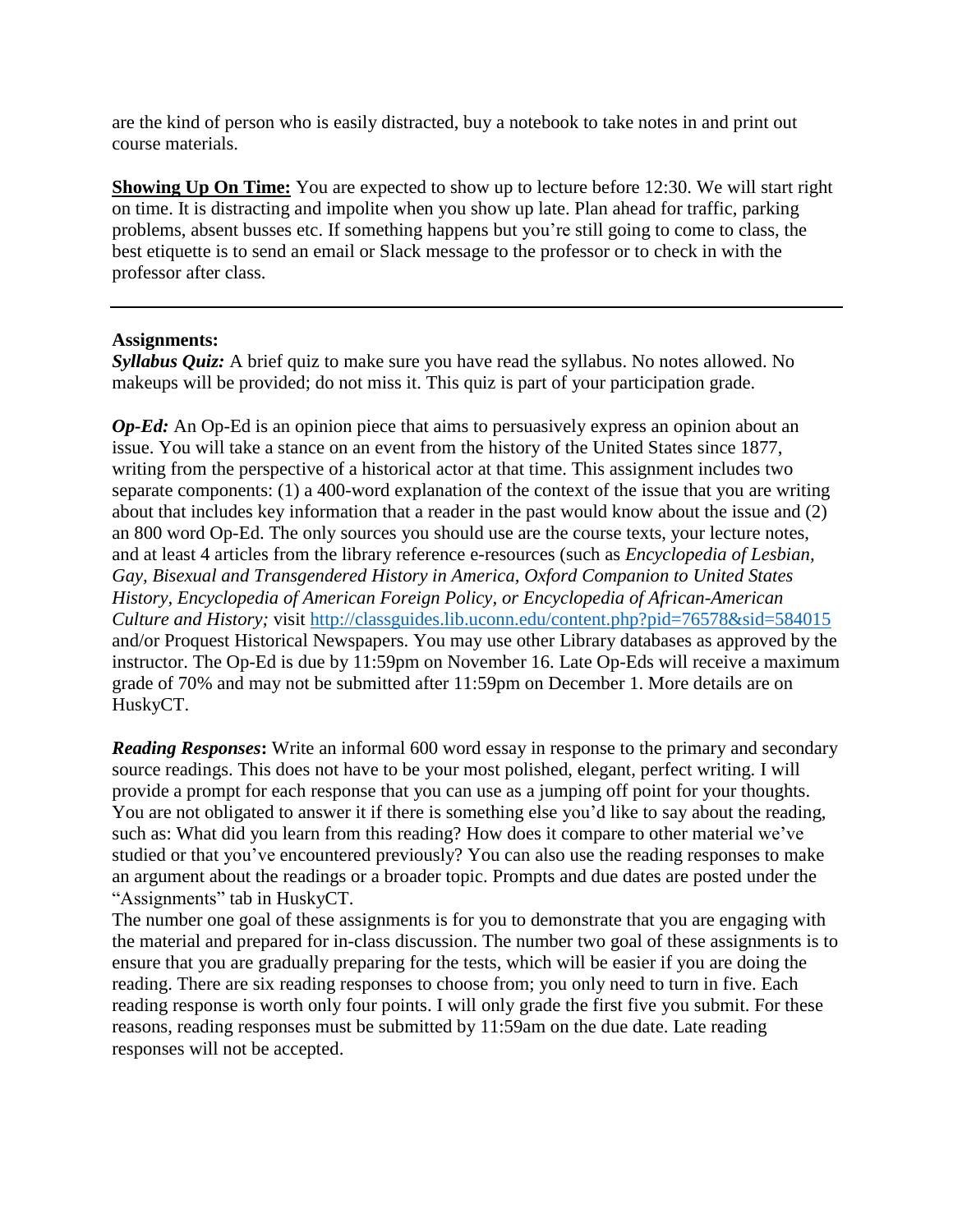*Explore history outside the classroom:* Visit a historical exhibit or participate in a historyoriented event (such as a talk) in the Hartford-area or at the UConn main campus. Afterwards, you will submit an informal 200 word description of what you saw or heard, any critiques, and how the material related to the course. Information about places to visit and events will be posted on HuskyCT. Your informal, brief essay can be turned in at any time during the semester before 11:59pm on December 1.

**Tests***:* In historical scholarship, accuracy matters. As such, evaluation in this course includes mastery over content from primary and secondary source readings, films, and lectures. Two blue book exams will ask you to answer a mix of short answer and essay questions. 1 notecard of handwritten notes is allowed; your notes must be submitted with your test. The best way to prepare for the tests is to come to class, take notes, do the reading, study, and do the assignments. The midterm will cover material from weeks 1-5. The final will cover material from weeks 6-15 and as well as a comprehensive question.

A makeup test is not available for the midterm; do not miss it. If you do miss it, you can write a 10 page research paper on a topic determined by the professor. In accordance with UConn policy, students are required to be available for their final exam. If you have a conflict with this time you must obtain official permission to schedule a make-up exam with the Office of [Student](http://www.ossa.uconn.edu/) Support and [Advocacy](http://www.ossa.uconn.edu/) (OSSA). If permission is granted, OSSA will notify the instructor.

# **University & Course Policies:**

*Grade information:* <http://catalog.uconn.edu/academic-regulations/grade-information/>

*Grade conversion:* A 93-100, 4.0; A- 90-92, 3.7; B+ 87-89, 3.3; B 83-86, 3.0; B- 80-82, 2.7; C+ 77-79, 2.3; C 73-76, 2.0; C- 70-72, 1.7; D+ 67-69, 1.3; D 63-66, 1.0; D- 60-62, 0.7; F <60, 0.0.

*Academic integrity:* I expect that you will turn in original work. I will prepare you to act in accordance with the Guidelines for Academic Integrity at the University of Connecticut by teaching you proper methods of citation. You will contact me if you have questions before submitting assignments. **You will not plagiarize, copy, steal, cheat, lift, submit work from other classes, or fail to cite; if you do so, you will fail the course**. To learn about the onerous process accompanying "academic misconduct": [http://community.uconn.edu/the-student-code](http://community.uconn.edu/the-student-code-appendix-a/)[appendix-a/.](http://community.uconn.edu/the-student-code-appendix-a/) If you decide to cheat or plagiarize, keep in mind that you are committing to costing yourself, the professor, and a number of people across the University countless hours of their valuable time. Don't do it.

*Students with disabilities:* This course follows principles of "universal design" and should be accessible to all students. The Center for Students with [Disabilities](http://www.csd.uconn.edu/) (CSD) at UConn provides accommodations and services for qualified students with disabilities. If you have a documented disability for which you wish to request academic accommodations and have not contacted the CSD, please do so as soon as possible. The CSD is located in Wilbur Cross, Room 204 and can be reached at (860) 486-2020 or at csd@uconn.edu. Detailed information regarding the accommodations process is also available on their website at [www.csd.uconn.edu](http://www.csd.uconn.edu/)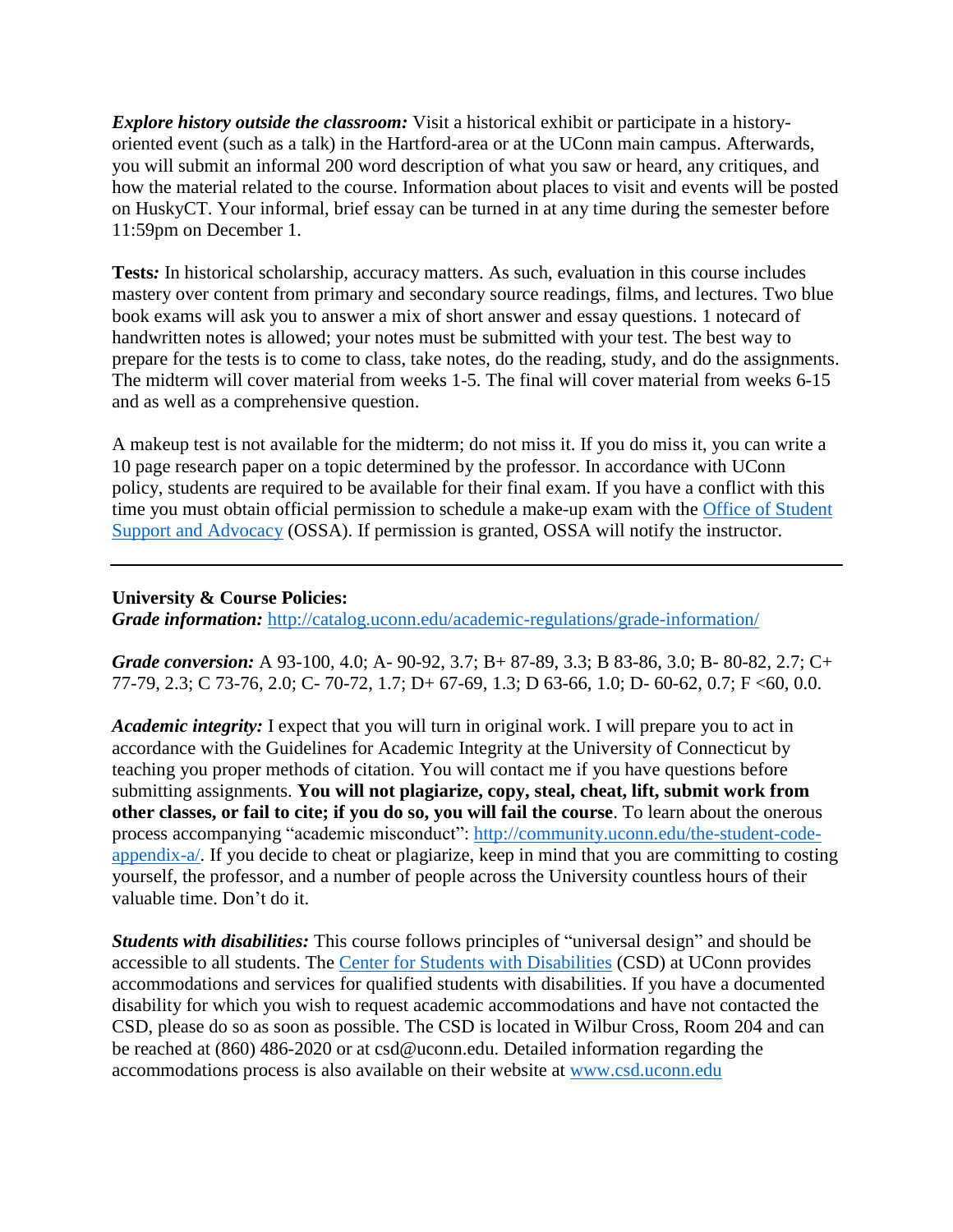*Academic freedom*: To quote the UConn Student Code, "The 'spirit of inquiry' lies at the heart of our community. It is the realization that the act of learning is essential to personal growth. The desire to know and the willingness to explore require the strength to resist the false promises of shortcuts and substitutes in the process of learning. The spirit of inquiry is the passion and the patience to commit oneself to a continual journey toward understanding. Incorporating the spirit of inquiry into one's life as a student is not easy. It calls for curiosity, stamina, vulnerability, honesty, grace, courage, and integrity. A student needs to look beyond comfortable assumptions in search of new perspectives and seek the very information that might change his or her mind. …The spirit of inquiry can only flourish in an environment of mutual trust and respect." <http://community.uconn.edu/the-student-code-preamble/>

*Policy Against Discrimination, Harassment and Related Interpersonal Violence:* The University is committed to maintaining an environment free of discrimination or discriminatory harassment directed toward any person or group within its community – students, employees, or visitors. Academic and professional excellence can flourish only when each member of our community is assured an atmosphere of mutual respect. All members of the University community are responsible for the maintenance of an academic and work environment in which people are free to learn and work without fear of discrimination or discriminatory harassment. In addition, inappropriate amorous relationships can undermine the University's mission when those in positions of authority abuse or appear to abuse their authority. To that end, and in accordance with federal and state law, the University prohibits discrimination and discriminatory harassment, as well as inappropriate amorous relationships, and such behavior will be met with appropriate disciplinary action, up to and including dismissal from the University. Additionally, to protect the campus community, all non-confidential University employees (including faculty) are required to report sexual assaults, intimate partner violence, and/or stalking involving a student that they witness or are told about to the Office of Institutional Equity. The University takes all reports with the utmost seriousness. Please be aware that while the information you provide will remain private, it will not be confidential and will be shared with University officials who can help. More information is available at equity.uconn.edu and [titleix.uconn.edu](http://titleix.uconn.edu/)

*Copyright:* My lectures, notes, handouts, and displays are protected by state common law and federal copyright law. They are my own original expression and I've recorded them prior or during my lecture in order to ensure that I obtain copyright protection. Students are authorized to take notes in my class; however, this authorization extends only to making one set of notes for your own personal use and no other use. I will inform you as to whether you are authorized to record my lectures at the beginning of each semester. If you are so authorized to record my lectures, you may not copy this recording or any other material, provide copies of either to anyone else, or make a commercial use of them without prior permission from me. You may not take photographs during class.

### **All other materials are posted on HuskyCT: <https://learn.uconn.edu/>**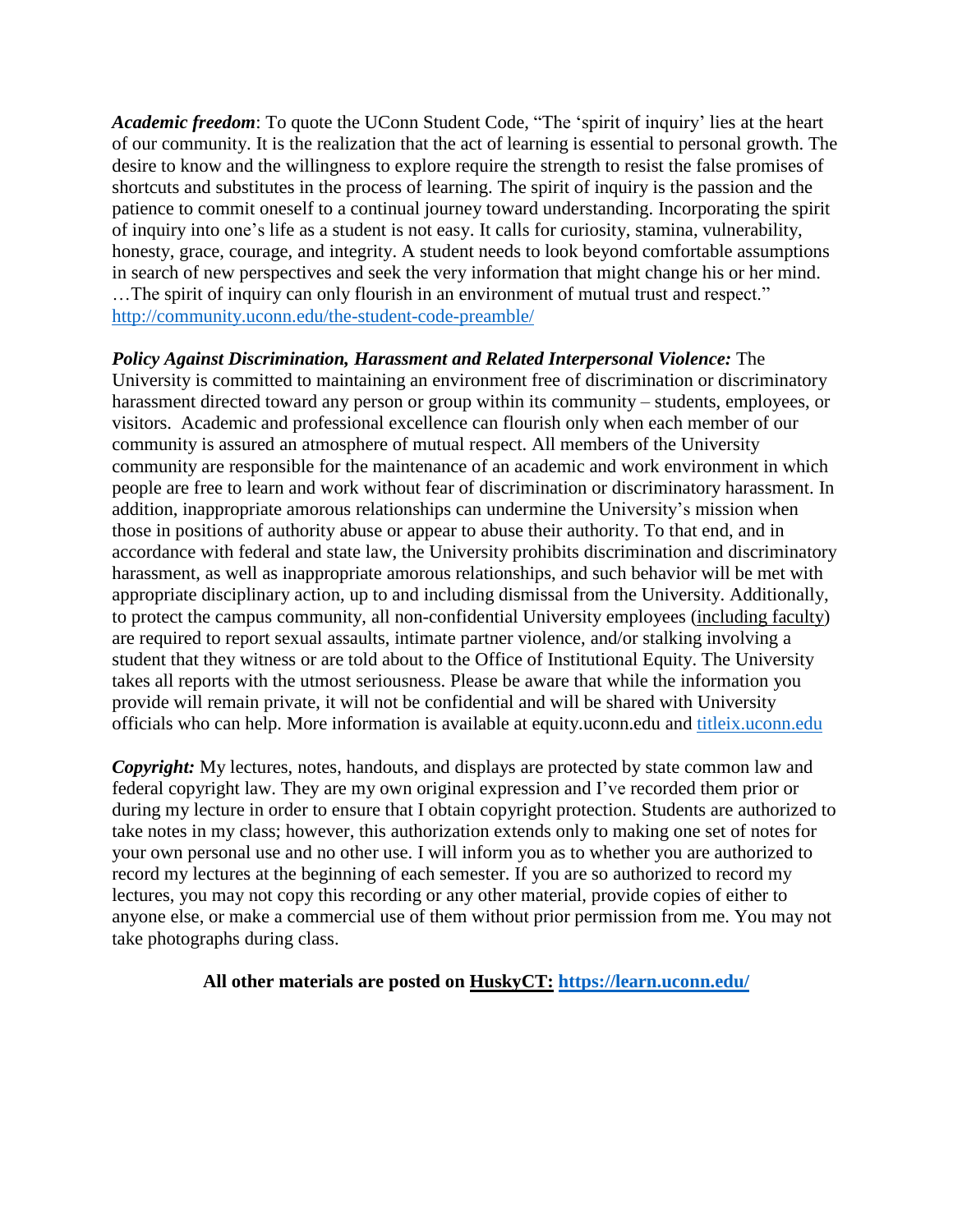# **1502 Reading and Assignment Schedule**

- Priorities: shortest readings first (documents, articles, textbook)
- Reading responses: turn in 5 (there are 6 opportunities; you can skip one)

*readings are subject to change- check "Announcements" in HuskyCT for updates*

#### **Unit 1: History through Primary Sources Week 1: Course Launch and Reconstruction- 8/29, 8/31**

Syllabus "What does it mean to think historically?" Heather Cox Richardson, "Killing Reconstruction" Slavery by Another Name documentary

# **Week 2: Imperialism and Industrialization- 9/5, 9/7**

Turner, "Significance of the Frontier in American History" Chief Joseph on Indian Affairs Lum May account of Chinese Expulsion Syllabus Quiz: September 5 Reading Response 1 due: September 7

# **Week 3: Progressivism and Patriotism- 9/12, 9/14**

Washington and DuBois, Black Progress Jane Addams, "The Subjective Necessity for Social Settlements" Rudyard Kipling, "The White Man's Burden" "Aguinaldo's Case Against the US" Emma Goldman on Patriotism

### **Week 4: Americanism and Liberalism- 9/19, 9/21**

Hiram Evans on the "The Klan's Fight for Americanism" Marita Bonner, "On Being a Young Woman and Colored" Herbert Hoover on the New Deal Huey P. Long, "Every Man a King" and "Share our Wealth" Second Inaugural Address of Franklin D. Roosevelt Reading Response 2 due: September 21

# **Week 5- Exam- 9/26, 9/28**

Optional Exam Review: September 26 In-Class Exam: September 28

# **Unit 2: History through Primary Source and Secondary Sources**

# **Week 6: Exceptionalism and Containment-10/3, 10/5**

Henry Luce, "The American Century" NSC-68 excerpt Kennan Telegram excerpt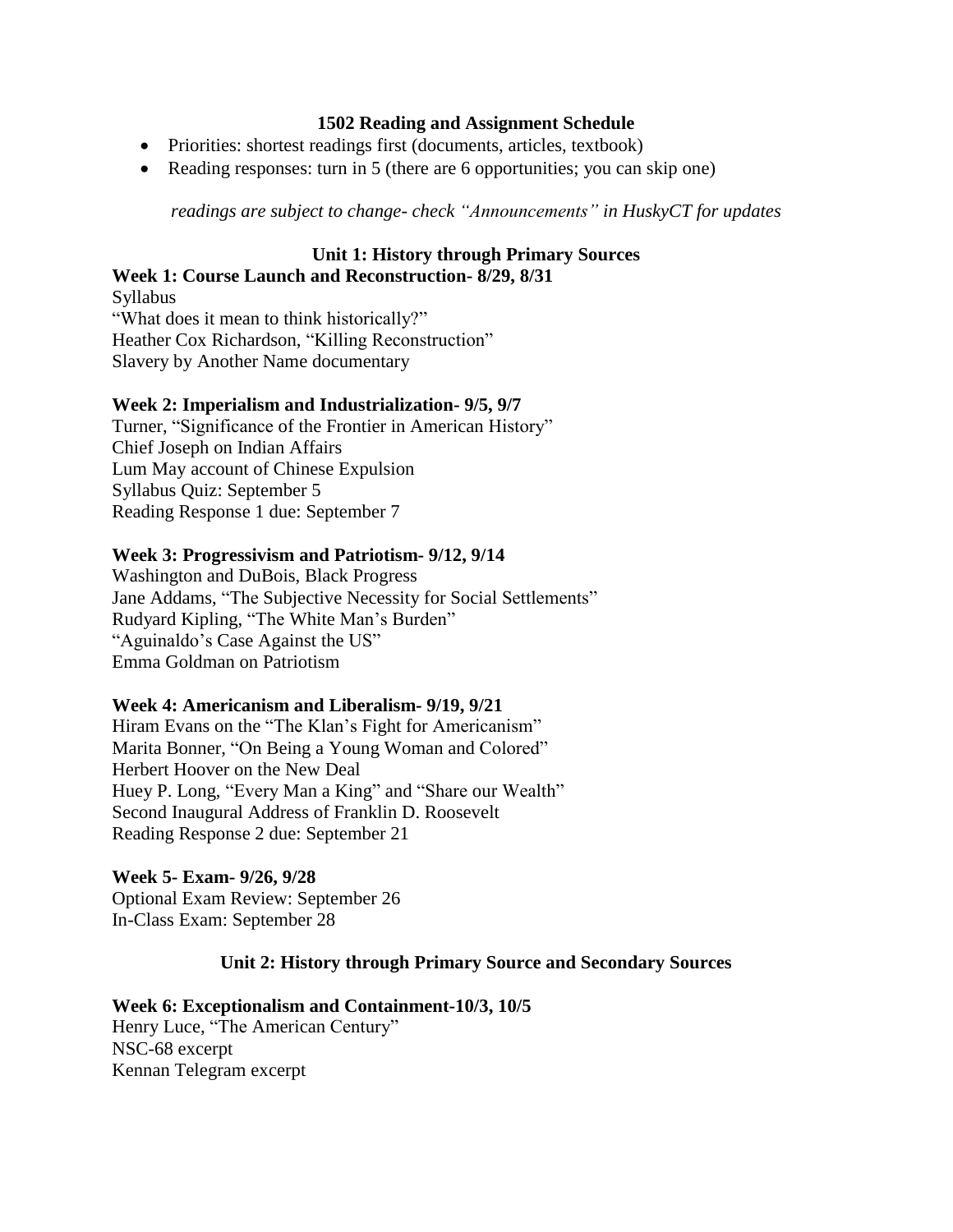Arissa H. Oh, "From War Waif to Ideal Immigrant: The Cold War Transformation of the Korean Orphan," Journal of American Ethnic History 31, No. 4 (Summer 2012), 34-55.

### **Week 7: Containment and the Military Industrial Complex- 10/10, 10/12**

Competing with the Soviets, introduction 1, 2, 3 Reading Response 3 due: October 12

# **Week 8: Consumerism and Modernity- 10/17, 10/19**

Migrant Farmers and Immigrant Labor Richard Nixon on the American Standard of Living Christy Ford Chapin "Why Insurance Companies Control Your Medical Care," Competing with the Soviets 4, 5

# **Week 9: Liberalism and Civil Rights- 10/24, 10/26**

Tyler Wall, "For the Very Existence of Civilization": The Police Dog and Racial Terror," American Quarterly, Volume 68, Number 4, December 2016, pp. 861-882 James Baldwin "A Talk to Teachers" African-American Women Threaten a Bus Boycott in Montgomery Martin Luther King Jr. Speaks Out Reading Response 4 due: October 26

# **Week 10: War and Equality- 10/31, 11/2**

Black Panther Party Platform Lyndon Johnson, Special Message to Congress Proposing a War on Poverty John Kerry, "Vietnam Veterans Against the War" Phyllis Schlafly, "What's Wrong with 'Equal Rights' for Women" Gloria Steinem, "Testimony before Senate Hearings on the ERA"

# **Week 11: Conservatism- 11/7, 11/9**

Competing with the Soviets, 8 Nicole Hemmer, "From 'Faith in Facts' to 'Fair and Balanced': Conservative Media, Liberal Bias, and the Origins of Balance," in Media Nation: The Political History of News in Modern America, 2017. Oral History Interview with Rashidah Abdul-Khabeer especially 27:49-59:50 Reading Response 5 due: November 9

# **Week 12: Neoliberalism- 11/14, 11/16**

Watch a film about work in the 1980s- list of suggestions is on HuskyCT William Deresiewicz, "The Neoliberal Arts Op-Ed due: November 16

**Week 13- 11/21, 11/23** Thanksgiving Break